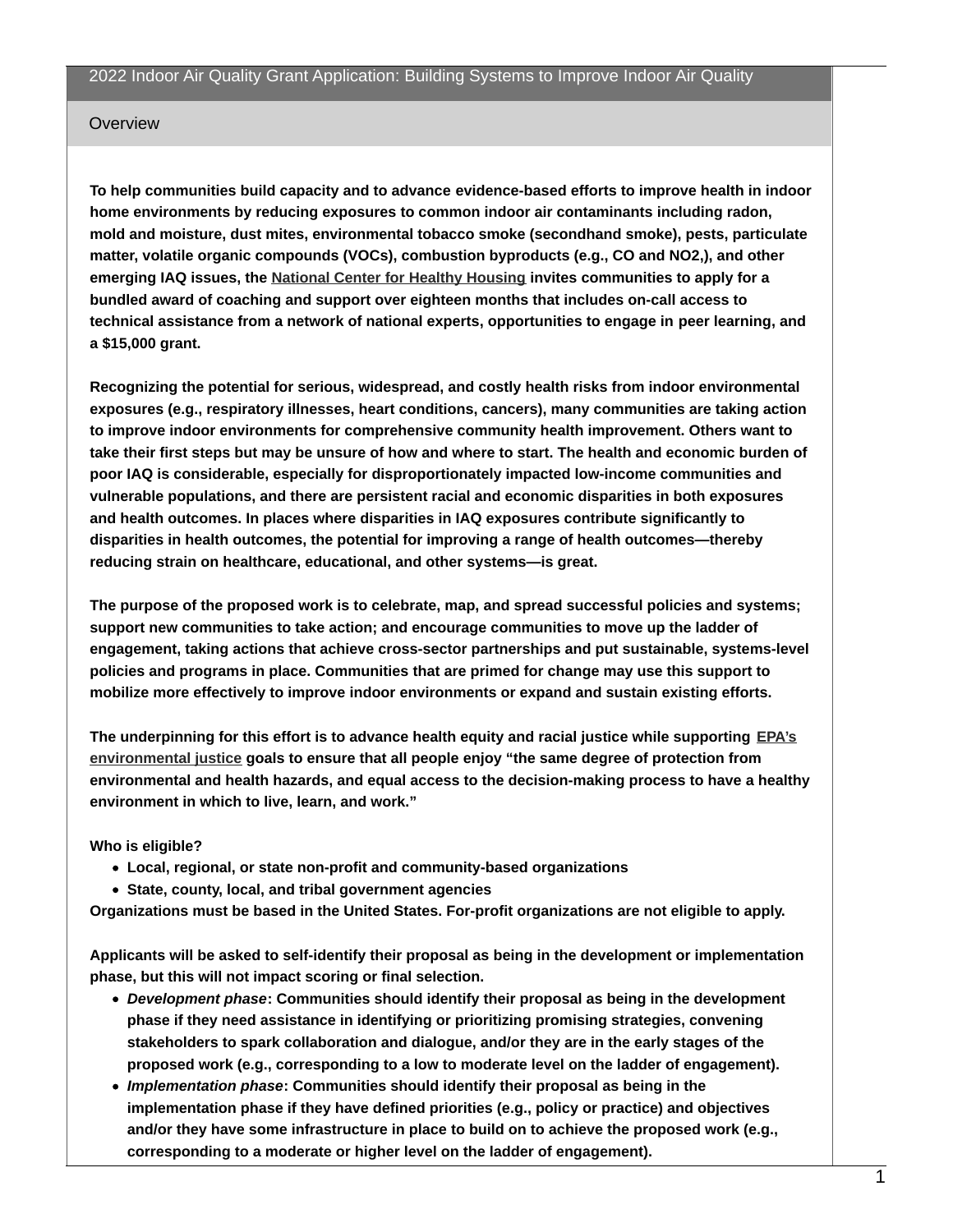# **How many communities will be selected?**

We anticipate that a minimum of three communities will be selected. This competitive solicitation is being led by the National Center for Healthy Housing, but funding is made possible through a cooperative agreement with the U.S. [Environmental](https://www.epa.gov/indoor-air-quality-iaq/cooperative-agreement-funding-indoor-air-quality#2021-2024) Protection Agency.

## **What is the project period and what are some of the key dates?**

| April 12, 2022                  | Applications due                                                                  |  |
|---------------------------------|-----------------------------------------------------------------------------------|--|
| Mid-May 2022                    | Applicants will be notified of their status in mid-May                            |  |
| Early June 2022                 | Kickoff webinar for new grantees                                                  |  |
| September/October 2022          | Virtual grantee convening                                                         |  |
| June 2022 through November 2023 | Monthly coaching calls with coaching team and other coaching activities as needed |  |
| September/October 2023          | Virtual grantee final convening                                                   |  |
| November 2023                   | Final reports due to NCHH                                                         |  |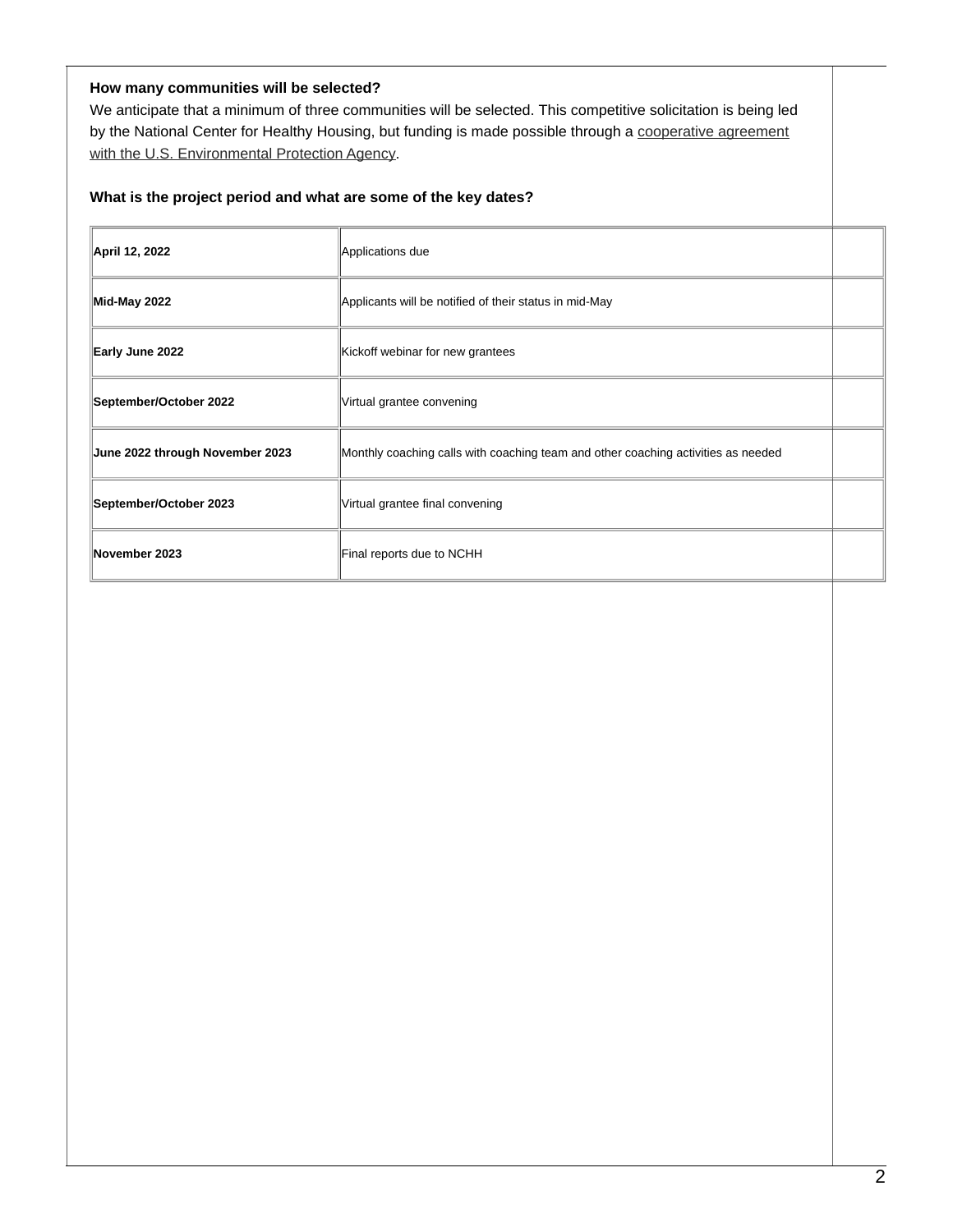### Overview

### **What are the benefits of being selected?**

**Communities that are selected will receive support to advance their local indoor air quality efforts. These benefits include, but may not be limited to:**

- *Coaching and support***: Eighteen months of technical [assistance](https://nchh.org/) from the National Center for Healthy Housing and other national experts who will be invited based on the needs of the selected communities.**
- *Peer learning***: Opportunities to interact with and learn from other communities tackling similar issues with shared goals to improve health through improved indoor environments.**
- *Grant award***: A \$15,000 grant to support activities.**

**What is the coaching and support and are there related grantee expectations to note? Coaching and support will be provided to grantees both remotely and in-person (as applicable) over the duration of the project period (June 2022-November 2023) to enable grantee access to on-demand and structured feedback, mentoring, and advice from national experts, many of whom are also IAQ professionals and leading scientists. Grantees will also have the opportunity to learn from peer communities, and to share their own successes and challenges. Grantee expectations and learning opportunities may include but are not limited to participation in:**

- **a project "kick-off" webinar;**
- **monthly coaching calls with applicable national partners;**
- **an on-site visit by applicable national partners;**
- **submission of mid- and final-project reporting documentation (including a short video "story" created with support from NCHH);**
- **and participation in other activities as needed (e.g., additional topic-specific, capacity building webinars [e.g., focused on legal levers, financing, training/workforce, data integration, data to drive/evaluate success, health equity, or cross-sector partnerships] or coaching calls with peer mentors).**

**The coaching and support will be customized to community needs, interests, and capacity. For example, coaches can help communities identify priority areas for (e.g., radon, indoor environmental asthma triggers, or comprehensive indoor air risk reduction) as well as the types of strategies a community is interested in pursuing (e.g., improved housing codes and/or local policies, data sharing initiatives, advocacy efforts, partnership with the healthcare, energy, and other sectors, developing new or innovative financing, workforce development). NCHH will work with communities to assess opportunities and develop paths to action. (Note: An example of outcomes from a previous grantee cohort in one of NCHH's responsive, technical support initiatives can be [seen](https://nchh.org/resource-library/fact-sheet_equipping-communities-for-action-through-the-nlppn.pdf) here.)**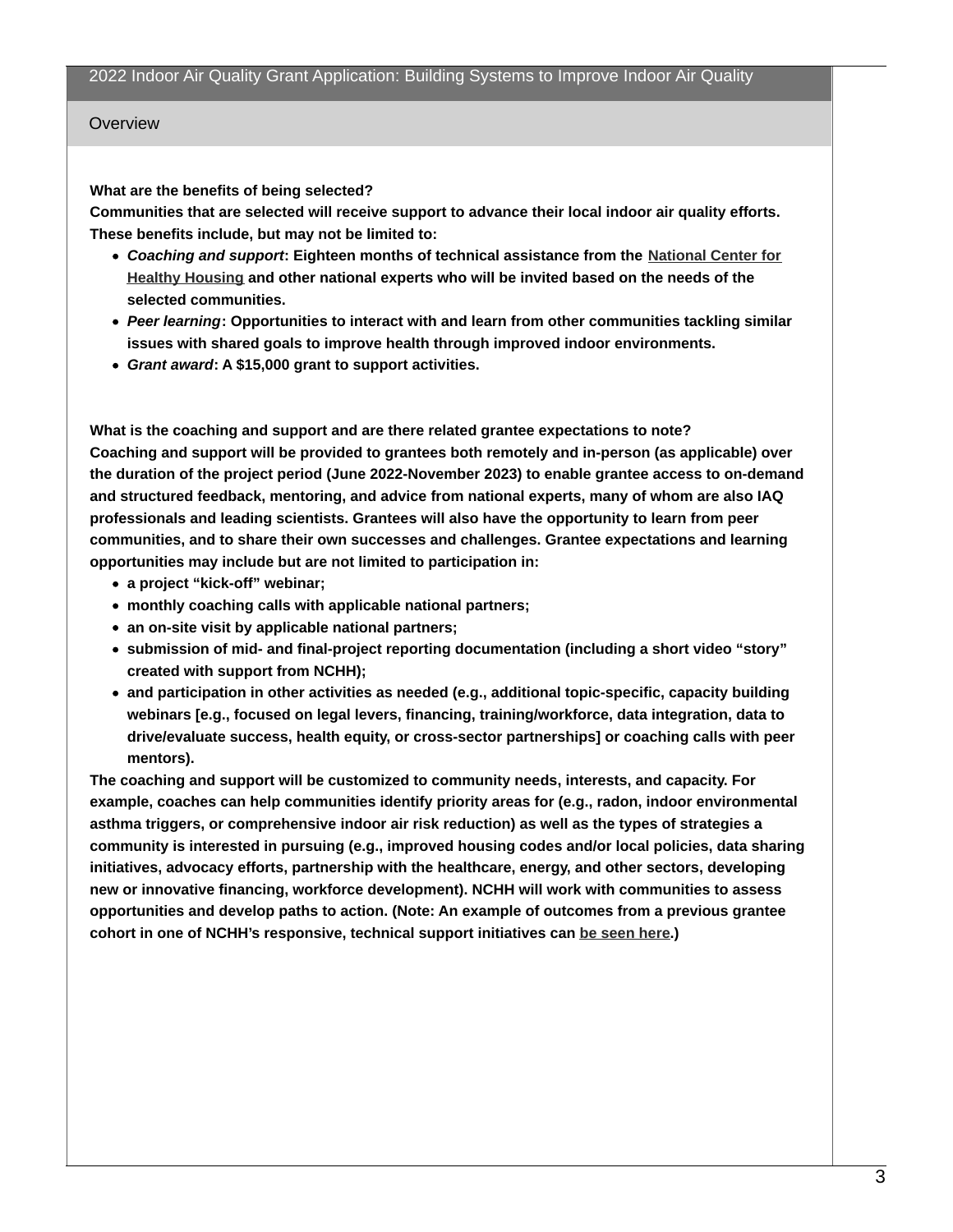Application Process

#### **Can a community submit more than one application?**

**A community may submit more than one application. However, a maximum of one application per community will be selected.**

## **What types of activities can be supported?**

**Funding should be used to build capacity within a community and help communities achieve policy, practice, or systems change. NCHH coaches will use a ladder of engagement framework to transform initial interest and sporadic action into sustained engagement and increased impact. The examples in Table 1 illustrate this concept. Communities that start lower on the ladder of engagement may not achieve systems change during the project period, but should still articulate a plan and commitment to laying the groundwork for systems change and/or putting new policies, services or programs in place. Coaches will assess each community's baseline level of engagement and track activities and movement up the ladder of engagement.**

**Priority will be given to applicants who articulate plans to advance policy and system changes. Implementation phase applicants will likely be in the moderate or higher levels of the above ladder of engagement, whereas developing phase applicants will likely be at the low to moderate levels; NCHH anticipates funding applicants in both phases.**

**Communities may apply to use funding for an initiative that is already underway if they can demonstrate how the additional funding will substantially enhance the impact or reach of the work.**

**Funding may NOT be used to support attempts to influence legislation through direct or grassroots lobbying. For example, funds cannot be used for signage that endorses pending legislation or an elected official.**

**Funding should also not be used to support the direct costs of remediation. Also, funding is not intended to support standalone awareness or outreach and education activities. However, outreach/education activities that are linked to policy, practice, or systems change may be included as part of a proposal.**

**What outcomes will successful applicants be expected to demonstrate? Given the relatively short project period (roughly eighteen months), communities will be expected to articulate a long-term goal and measure progress towards that goal, even if the end goal is not expected to be reached during the project period. Examples of outcomes might include:**

- **Stronger partnerships (e.g., as measured by new agreements, collaborative initiatives);**
- **New, higher-quality or more accessible data that can help target remediation, increase community engagement, or drive policy and systems change;**
- **Increased involvement or leadership by affected residents;**
- **Increase in policymaker, practitioner, and/or advocates who have evidence-based information for decision-making or mindset shifts among these groups;**
- **New or additional funding or financing in place with a particular focus on under-resourced communities;**
- **Removed barriers to eligibility for services and streamlining of access to funding across programs;**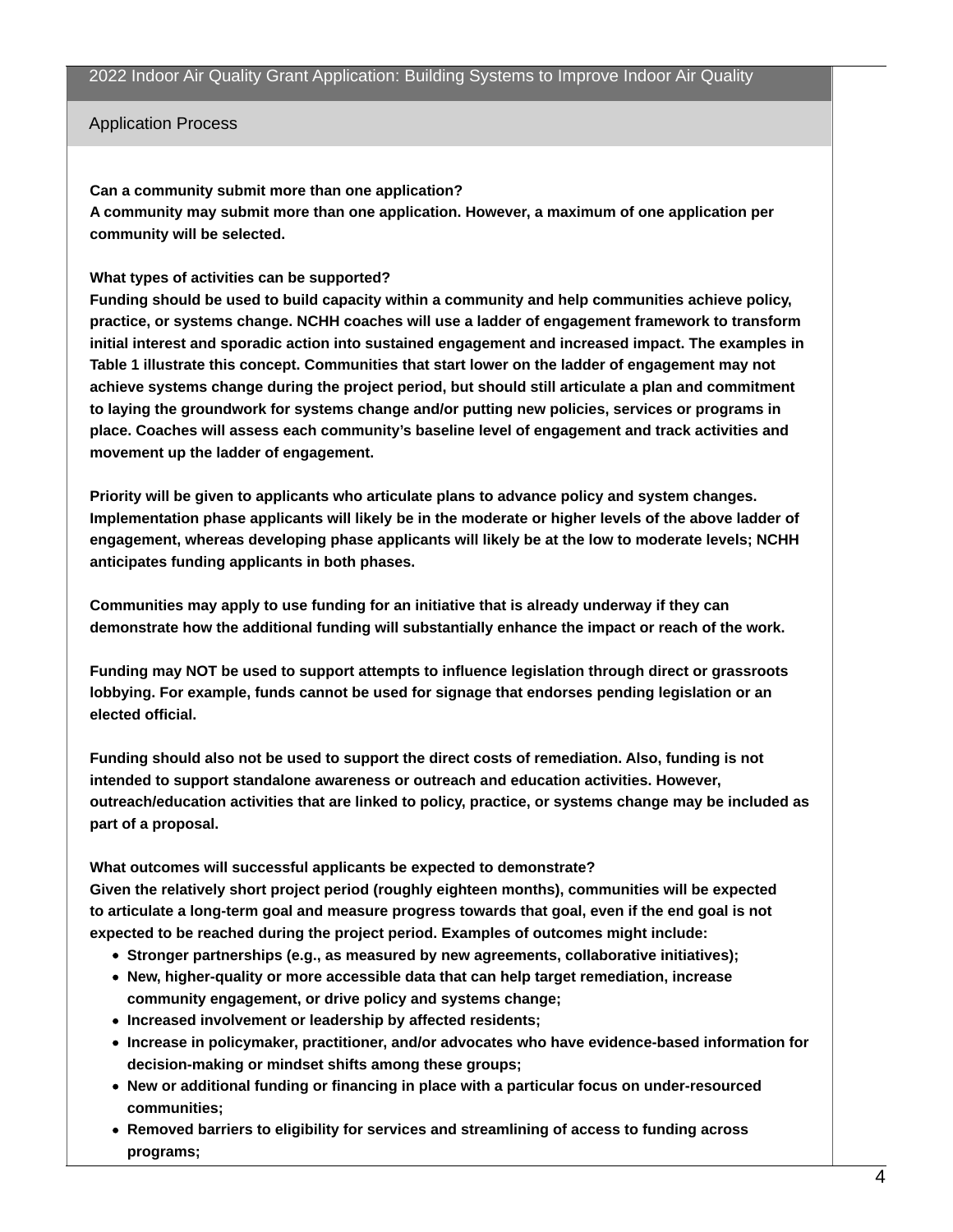- **New or improved policies, services, or programs in place or in progress with a particular focus on under-resourced communities; and/or**
- **Increase in equitable access to services or programs.**

| <b>Level and Description</b>       | Example Activity**                                                                                 |
|------------------------------------|----------------------------------------------------------------------------------------------------|
| Low: Learning level, one-time,     | Convening of local tax assessor and department of public health to begin dialogue on systems       |
| or limited-impact actions.         | to collect housing quality data; convening to discuss embedding radon risk-reduction               |
|                                    | requirements in state and local building codes; convening of healthcare payers, public health,     |
|                                    | and housing stakeholders; scholarship to visit peer learning community or attend conference.       |
| <b>Moderate: Commitment</b>        | Formation of coalition to address indoor air concerns across sectors holding regular meetings;     |
| to ongoing action, identification  | development of partnership agreements to share health and housing data between healthcare          |
| of next steps.                     | systems and housing providers.                                                                     |
| <b>High:</b> Ongoing interventions | Integrated programming with housing and health services; utilization of healthy homes              |
| and services and adoption          | assessments to drive home renovation programs to improve IAQ; agreement with local                 |
| of best practices, such as         | managed care organization to provide home-based asthma services; CHW training program              |
| cross-sector partnerships.         | linitiated:                                                                                        |
| <b>Exceptional: Sustained</b>      | Adoption of over 80% of the National Healthy Housing Standard (NHHS); creation of a home           |
| systems change.                    | repair tax credit with health criteria; approved Medicaid state plan amendment increasing role     |
|                                    | of CHWs in delivering home-based asthma services; dedicated funding for home environmental         |
|                                    | interventions to support clinically-directed care (e.g., establishment of public health funds that |
|                                    | home services can draw on for environmental interventions.)                                        |

# Table 1. Ladder of Engagement Framework for Proposed Work

\*\* NOTE: The examples in Table 1 are a small sample of potential outcomes that illustrate each of these levels. They are not intended to present a fully comprehensive list of potential activities or represent the pinnacle of sustained systems change. Reviewers are not looking for applications containing only these specific outcomes.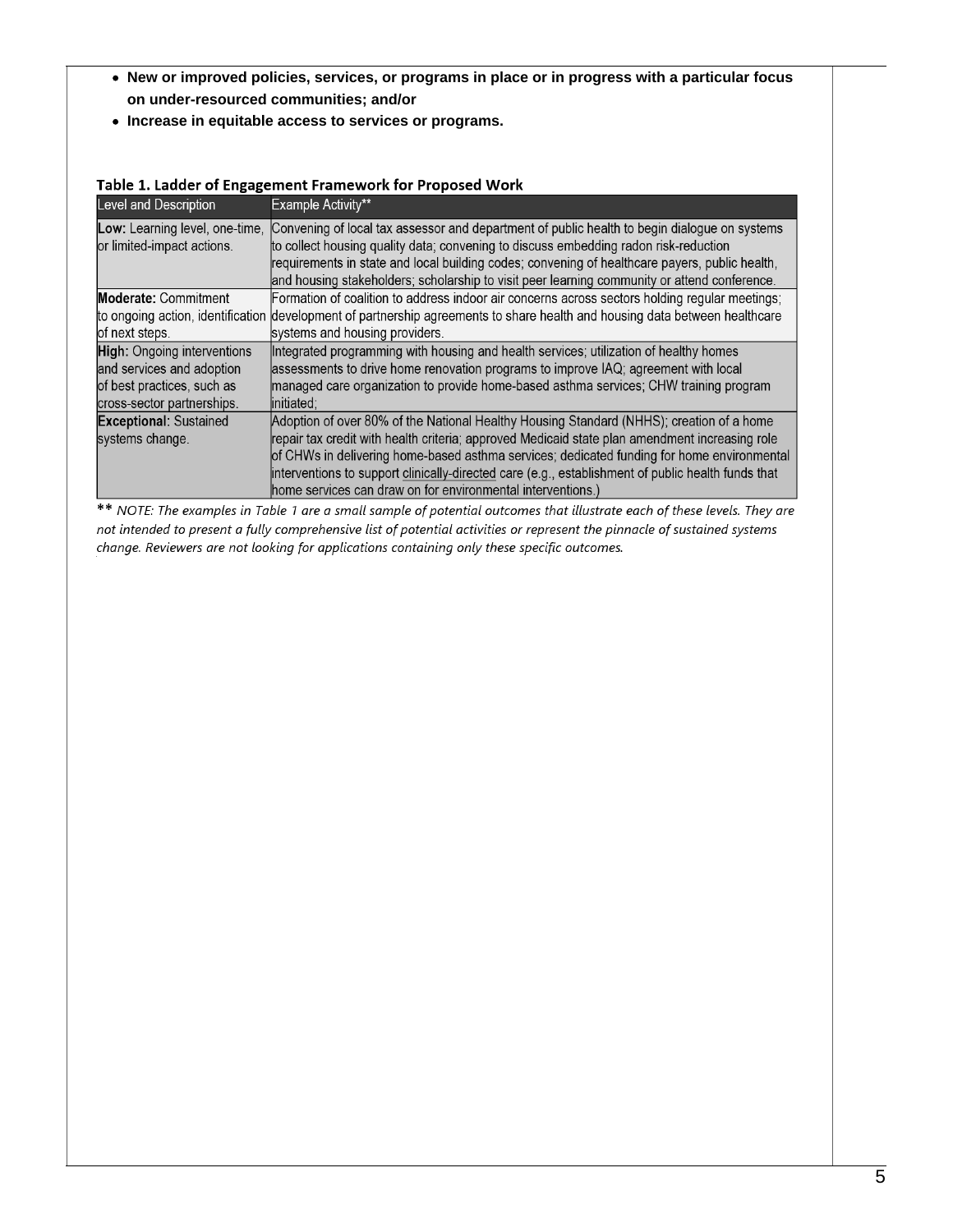Evaluation Criteria

#### **How will communities be selected?**

**This is a competitive grant award. Applicants will be evaluated based on need, clarity of plan, readiness, potential impact, community partnerships, commitment to equity and justice, and potential for sustained change. Applications must demonstrate the following:**

- **Demonstrated need as evidenced by available data, including lived experience and qualitative data.**
- **Clear outcomes for the work and a thoughtful plan for achieving them.**
- **Potential for policy and systems change.**
- **A demonstrated commitment to advancing equity and justice.**
- **A strong, effective plan for meaningfully involving multi-sector stakeholders, including community members and community-based organizations, private sector interests, policymakers, and other relevant agencies and groups.**

**We will seek to produce a geographically balanced cohort. Proposals will be reviewed primarily using the criteria listed above.**

**Applications will likely be reviewed by a selection committee comprised of staff from the National Center for Healthy Housing, the U.S. Environmental Protection Agency, a national partner organization, and a former NCHH mini-grant recipient using the criteria articulated above.**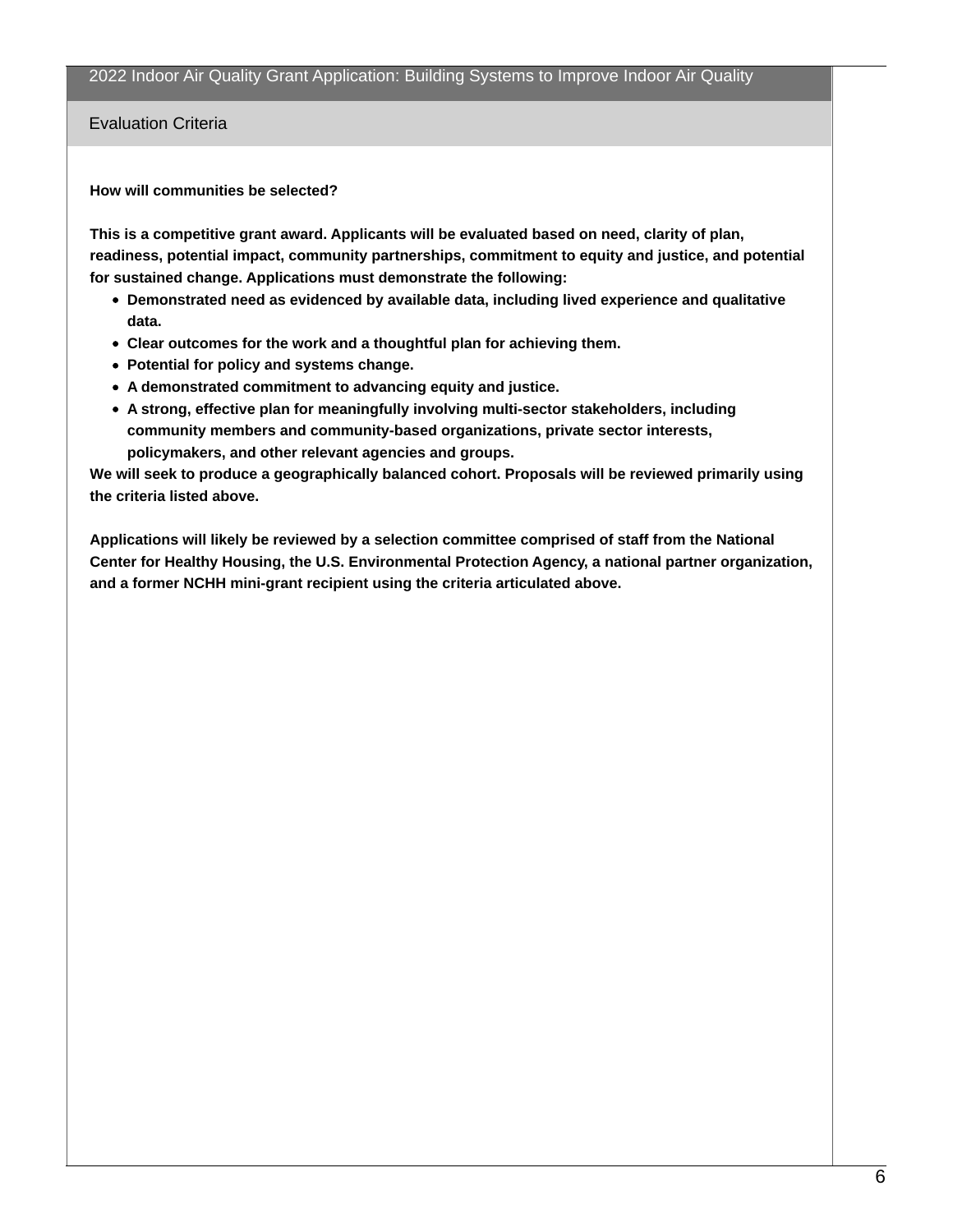Application Process

## **What information do I need to apply?**

**NCHH accepts grant applications ONLY through online [submission](https://www.surveymonkey.com/r/2022NCHHIAQ); it does NOT accept the application in PDF format. Applicants can preview all of the application questions here (PDF copy of full [application\).](https://nchh.org/resource-library/grants_rfp_iaq-2022.pdf)**

**NCHH [recommends](https://www.surveymonkey.com/r/2022NCHHIAQ) preparation of the application responses in advance, as the online application must be completed and submitted entirely in one session. We recommend using the PDF copy of the full application ([available](https://nchh.org/resource-library/grants_rfp_iaq-2022.pdf) here) to work offline with your team to pre-determine answer selections and/or draft responses for questions as appropriate. Developing full text responses in a Word document for the open response sections of the application will allow you to draft, edit, and save your responses as needed, as well as check character counts, before copying/pasting your final responses into the application on the [SurveyMonkey](https://www.surveymonkey.com/r/2022NCHHIAQ) platform. NCHH also recommends printing a copy of the completed application before submitting it.**

## **When are applications due?**

Applications will be accepted on a rolling basis, but are due no later than 5 p.m. ET on Tuesday April **12, 2022.**

**When will the grants be announced?**

**We anticipate that successful applicants will be notified in mid-May.**

# **Where can I get more information?**

**Contact Laura Fudala (lfudala@nchh.org) or Anna Plankey (aplankey@nchh.org) or visit [https://nchh.org/build-the-movement/grants-and-scholarships/2022-building-systems-to-improve-iaq](https://nchh.org/build-the-movement/grants-and-scholarships/2022-building-systems-to-improve-iaq-mini-grants/)mini-grants/ or more information. Answers to other submitted questions will also be posted on that webpage. All questions must be received by Friday April 1, 2022.**

*Join the funding [announcement](https://www.surveymonkey.com/r/KPDPK9B) listserv to be notified of new developments (e.g., newly posted FAQs) for this grant opportunity.*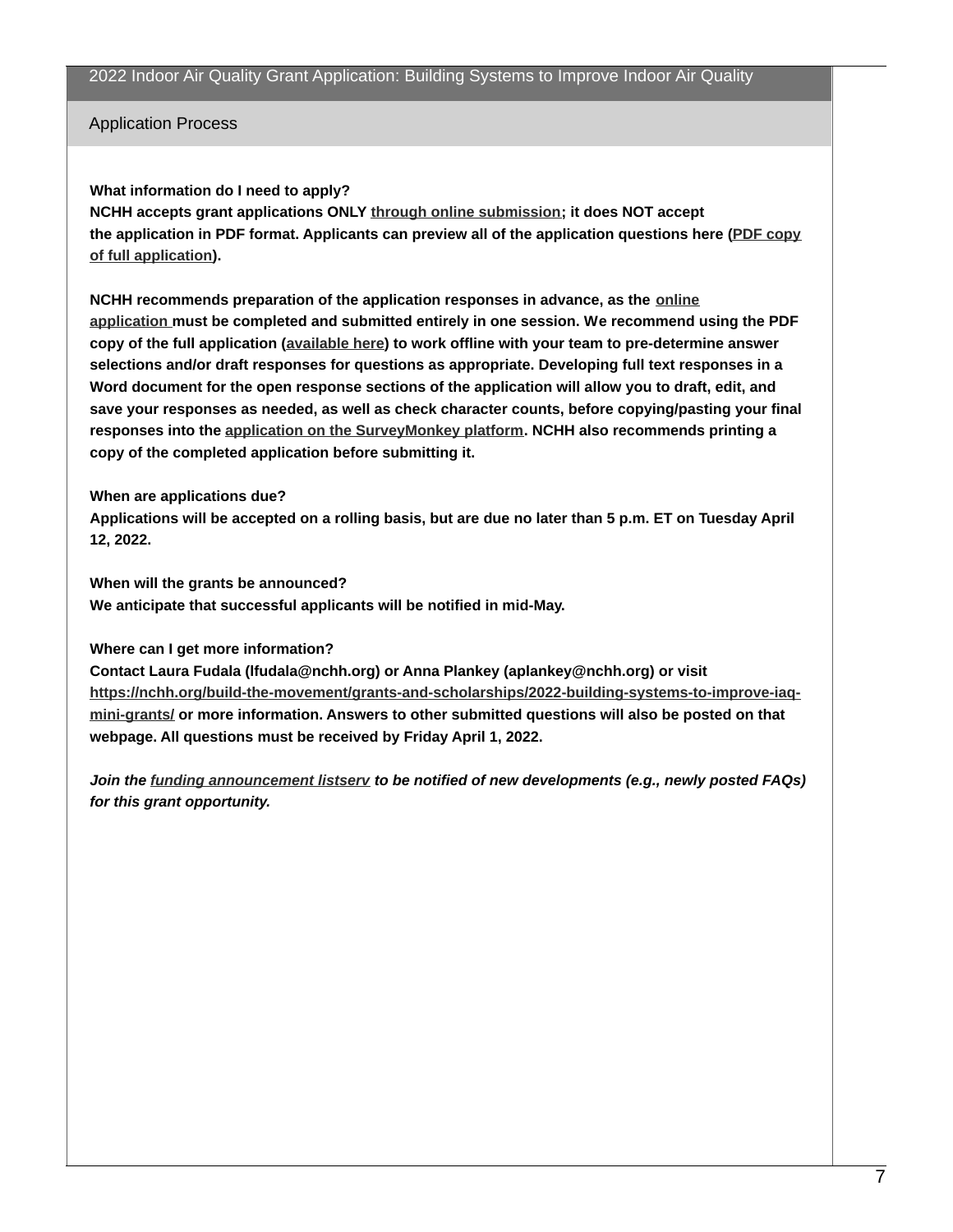# 2022 Indoor Air Quality Grant Application: Building Systems to Improve Indoor Air Quality

#### \* 1. **Information about the primary applicant:**

**Agency/Organization Name:**

**Website** *(if applicable)*:

**City or County:**

**State:**

\* 2. **Please identify a primary contact at your organization/agency** :

**Name:**

**Title:**

**Email:**

**Phone:**

\* 3. Will the grant be used to support an activity or event in the community listed above where the **applicant is based?**

Yes, the grant will be used to support work in the community listed above.

No, the grant will be used to support work in a different community (please specify below).

 $\bigcap$  The grant will be used to support work in multiple communities (please specify below).

Additional details about communities that will benefit from this grant (Limit: 1500 characters or fewer, including spaces):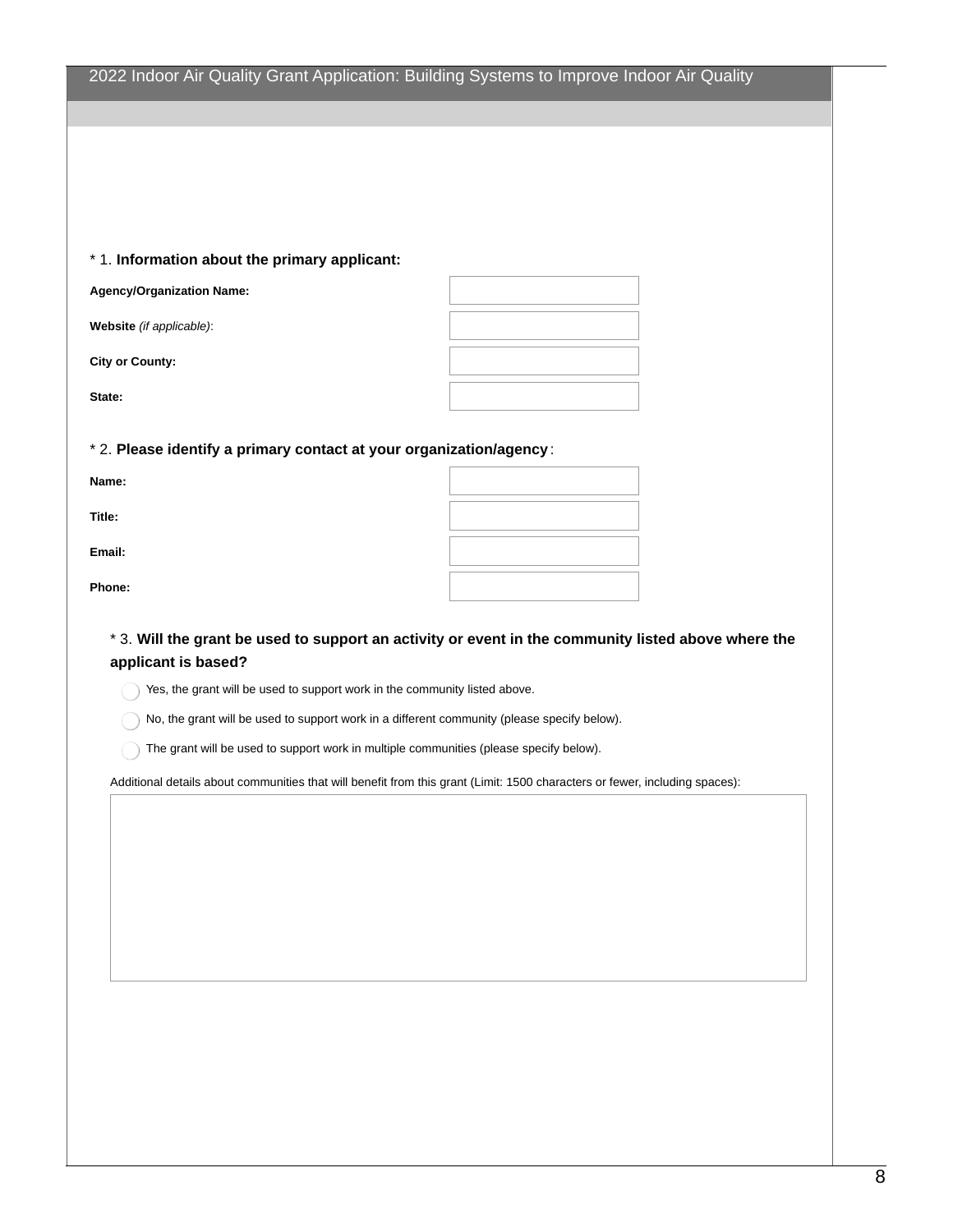| * 4. What type of organization is applying for this grant?                                    |
|-----------------------------------------------------------------------------------------------|
| Local, regional, or state nonprofit or community-based organization                           |
| State, county, local, or tribal government agency                                             |
| Other (please specify below and note eligibility requirements previously outlined)            |
| Additional or clarifying comments (Limit to 1,000 characters or fewer, including spaces):     |
|                                                                                               |
|                                                                                               |
|                                                                                               |
|                                                                                               |
|                                                                                               |
|                                                                                               |
|                                                                                               |
| * 5. What is the primary focus of your organization? Select all that apply.                   |
| Healthy housing                                                                               |
| Housing                                                                                       |
| Health                                                                                        |
| Environmental health                                                                          |
| Public health                                                                                 |
| Healthcare                                                                                    |
| Environmental justice                                                                         |
| Community or neighborhood action                                                              |
| Other (please specify below)                                                                  |
|                                                                                               |
| Additional details or clarifying comments (Limit: 500 characters or fewer, including spaces): |
|                                                                                               |
|                                                                                               |
|                                                                                               |
|                                                                                               |
|                                                                                               |
|                                                                                               |
|                                                                                               |
|                                                                                               |
|                                                                                               |
|                                                                                               |
|                                                                                               |
|                                                                                               |
|                                                                                               |
|                                                                                               |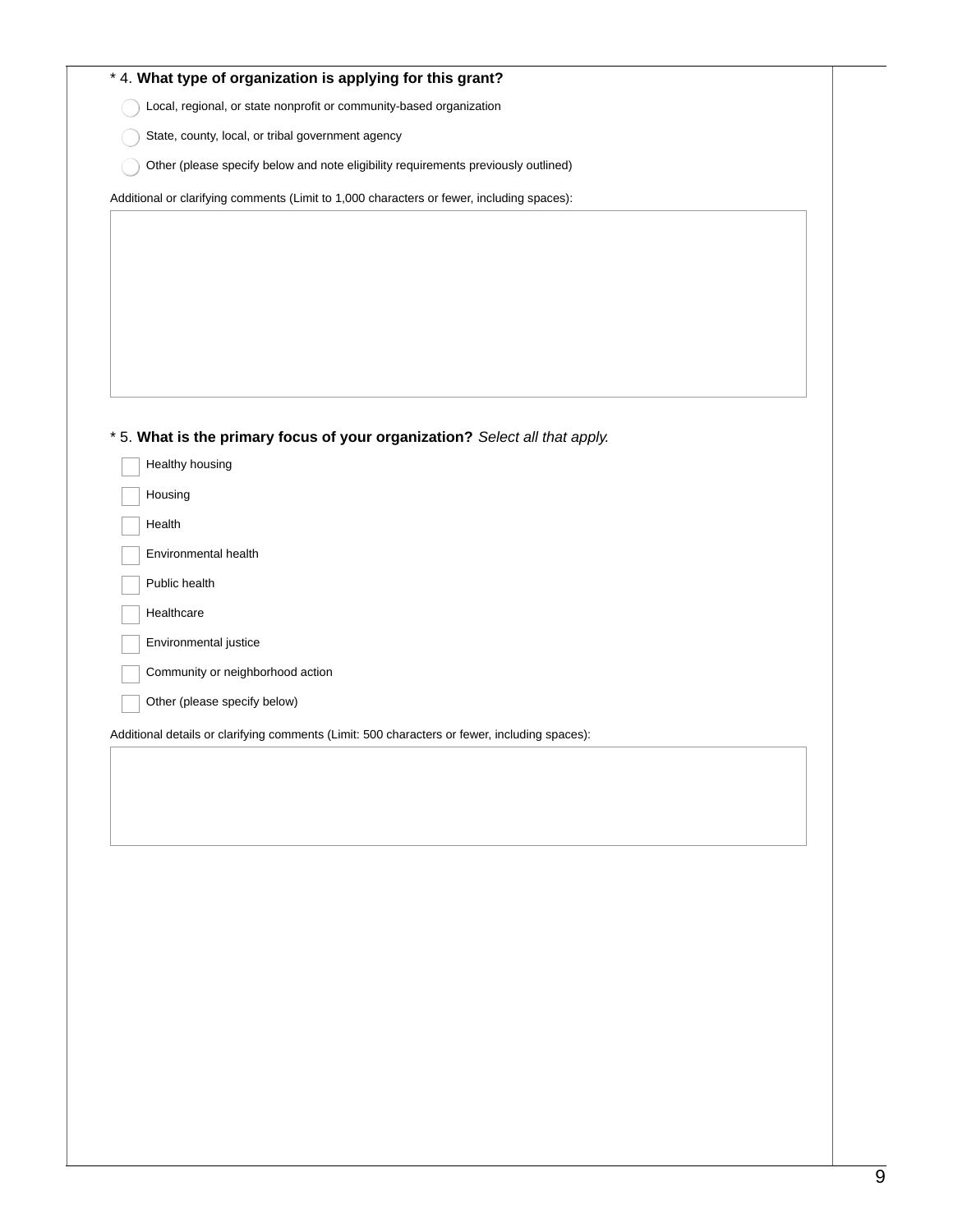Additional details or clarifying comments (Limit: 500 characters or fewer, including spaces): \* 6. **What indoor air contaminant(s) will be the primary focus of the activities proposed under this project?** *Select all that apply.* Radon Mold and Moisture Dust Mites Environmental Tobacco Smoke (secondhand smoke) Pests Particulate Matter Volatile Organic Compounds (VOCs) Combustion byproducts (e.g., CO and NO2) Comprehensive IAQ Other Emerging IAQ Issues (please specify below)

\* 7. **Tell us more about the population that is being disproportionally impacted by indoor air contaminants in your community** *(if applicable).* **(Limit: 2,000 characters or fewer, including spaces):**

\* 8. Tell us a little more about your organization. Be sure to include a description of how improving indoor *environments is relevant or connected to your organization's mission and describe your organizational shortand long-term goals related to this issue.* **(Limit: 2,000 characters or fewer, including spaces):**

\* 9. **How does your organization reflect the population you serve?** *You are welcome to answer this in any way that you think is best. Some examples may be by providing information about the makeup of your leadership team, board, or staff.* **(Limit: 2,000 characters or fewer, including spaces):**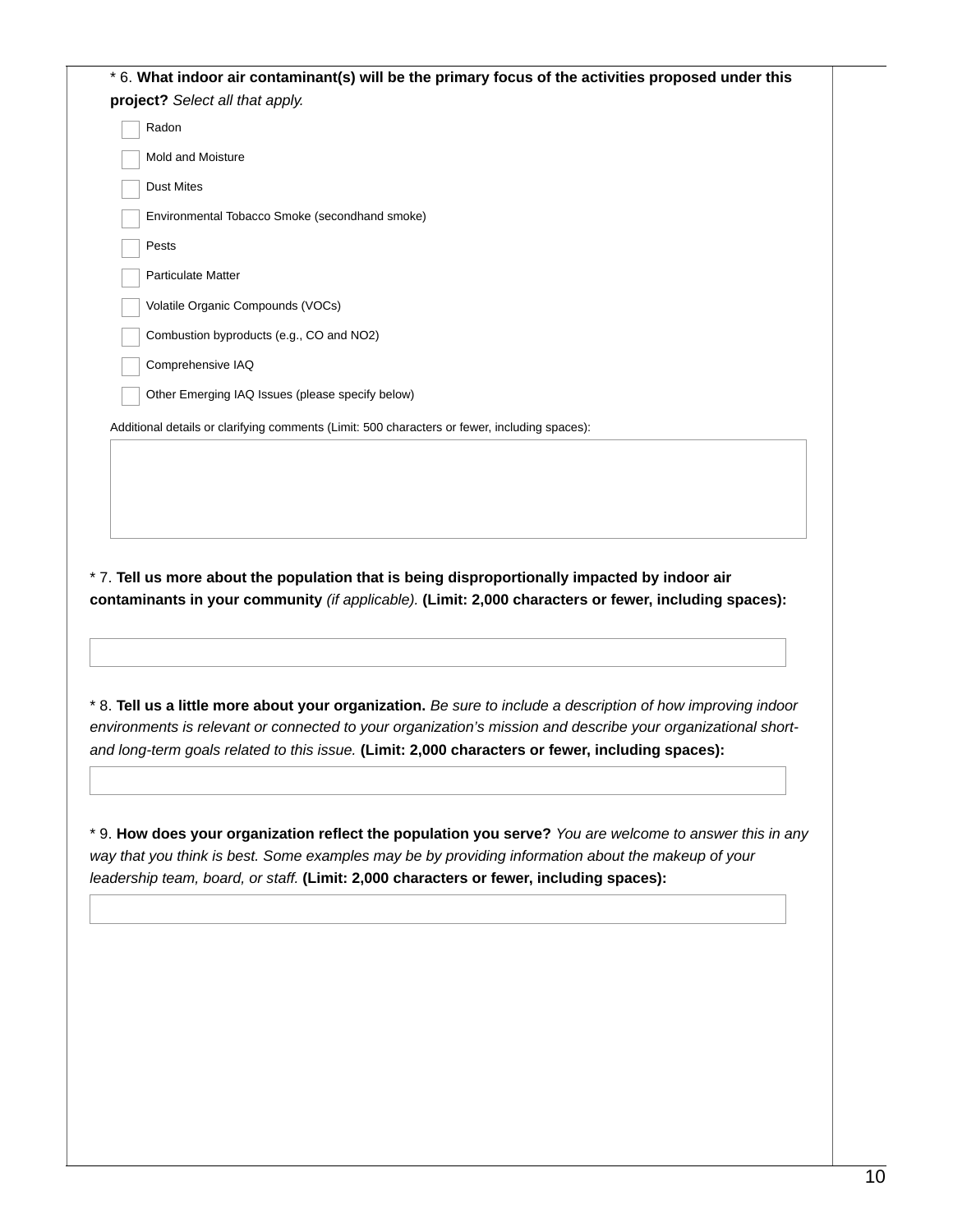\* 10. **Please indicate whether your proposal is in the development or implementation phase.** *This* information will not affect the scoring of your application and will only be used only for reviewers to better *understand your proposal and put it into context.*

**Development phase:** Communities should identify their proposal as being in the development phase if they need assistance in identifying or prioritizing promising strategies, convening stakeholders to spark collaboration and dialogue, and/or they are in the early stages of the proposed work (e.g., corresponding to a low to moderate level on the ladder of engagement [see detail above in Table 1]).

**Implementation phase:** Communities should identify their proposal as being in the implementation phase if they have defined priorities (e.g., policy or practice) and objectives and/or they have some infrastructure in place to build on to achieve the proposed work (e.g., corresponding to a moderate or higher level on the ladder of engagement [see detail above in Table 1]).

\* 11. **Please respond to the following statements to help us learn more about the landscape for overall** indoor air quality efforts in your community. Note: The selection committee aims to provide grants to a mix of communities with different levels of experience working to improve indoor air quality, so please be candid in your rating. If you'd like to elaborate on your ratings (e.g., for instance describe a past project or initiative that *failed and your lessons learned), you may use the comments box.*

|                                                                                                                                                                                                                                                                                                                                                                                             | <b>Strongly Agree</b> | Agree | Neutral | <b>Disagree</b> | Strongly<br>Disagree | Not Sure |
|---------------------------------------------------------------------------------------------------------------------------------------------------------------------------------------------------------------------------------------------------------------------------------------------------------------------------------------------------------------------------------------------|-----------------------|-------|---------|-----------------|----------------------|----------|
| Local decision-makers<br>are knowledgeable<br>about common indoor air<br>contaminants and the<br>related health risks.                                                                                                                                                                                                                                                                      |                       |       |         |                 |                      |          |
| The general public is<br>knowledgeable about<br>common indoor air<br>contaminants and the<br>related health risks.                                                                                                                                                                                                                                                                          |                       |       |         |                 |                      |          |
| We have established<br>coalitions and<br>partnerships that work<br>on indoor air quality.                                                                                                                                                                                                                                                                                                   |                       |       |         |                 |                      |          |
| Our existing coalitions<br>and partnerships are<br>active and function<br>effectively.                                                                                                                                                                                                                                                                                                      |                       |       |         |                 |                      |          |
| We have good<br>community resources to<br>help residents find<br>exposures to common<br>indoor air contaminants<br>including radon, mold<br>and moisture, dust<br>mites, environmental<br>tobacco smoke<br>(secondhand smoke),<br>pests, particulate matter,<br>volatile organic<br>compounds (VOCs),<br>combustion byproducts<br>(e.g., CO and NO2,),<br>and other emerging IAQ<br>issues. |                       |       |         |                 |                      |          |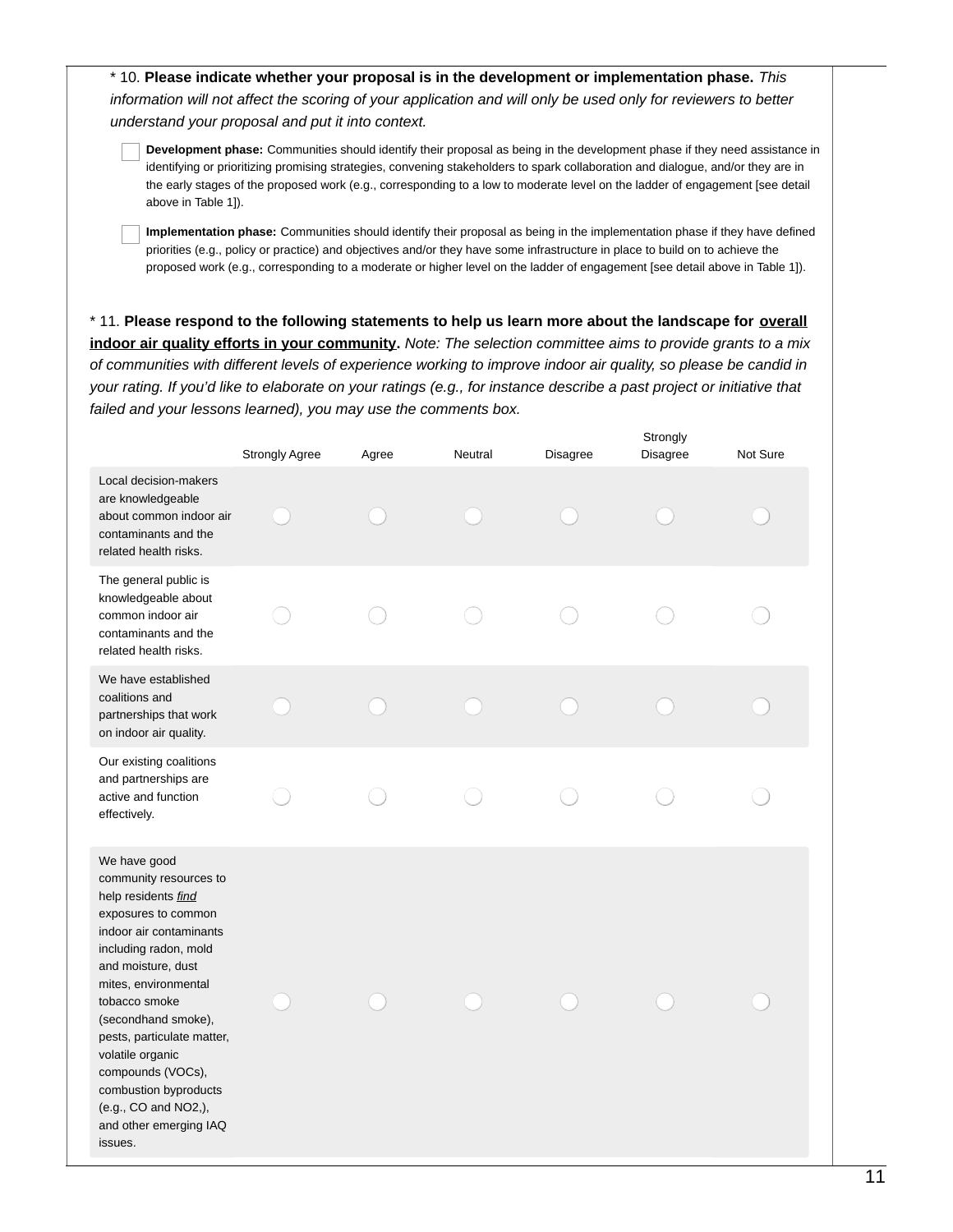| We have good<br>community resources to<br>help residents fix<br>exposures to common                                                                                                                                                                                                                 | Agree | Neutral | Disagree | Strongly<br>Disagree | Not Sure |
|-----------------------------------------------------------------------------------------------------------------------------------------------------------------------------------------------------------------------------------------------------------------------------------------------------|-------|---------|----------|----------------------|----------|
| indoor air contaminants<br>including radon, mold<br>and moisture, dust<br>mites, environmental<br>tobacco smoke<br>(secondhand smoke),<br>pests, particulate matter,<br>volatile organic<br>compounds (VOCs),<br>combustion byproducts<br>(e.g., CO and NO2,),<br>and other emerging IAQ<br>issues. |       |         |          |                      |          |
| Residents report barriers<br>to eligibility for services<br>and/or difficulty<br>accessing funding<br>across programs<br>address exposures to<br>common indoor air<br>contaminants.                                                                                                                 |       |         |          |                      |          |
| Our community looks to<br>address common indoor<br>air contaminants<br>comprehensively, rather<br>than by individual<br>exposure pathway.                                                                                                                                                           |       |         |          |                      |          |

*comprehensively, you may skip this question as Question #11 above captures that information. If your project is not addressing IAQ comprehensively, please respond to the following statements to help us learn more about the landscape for your area of focus.*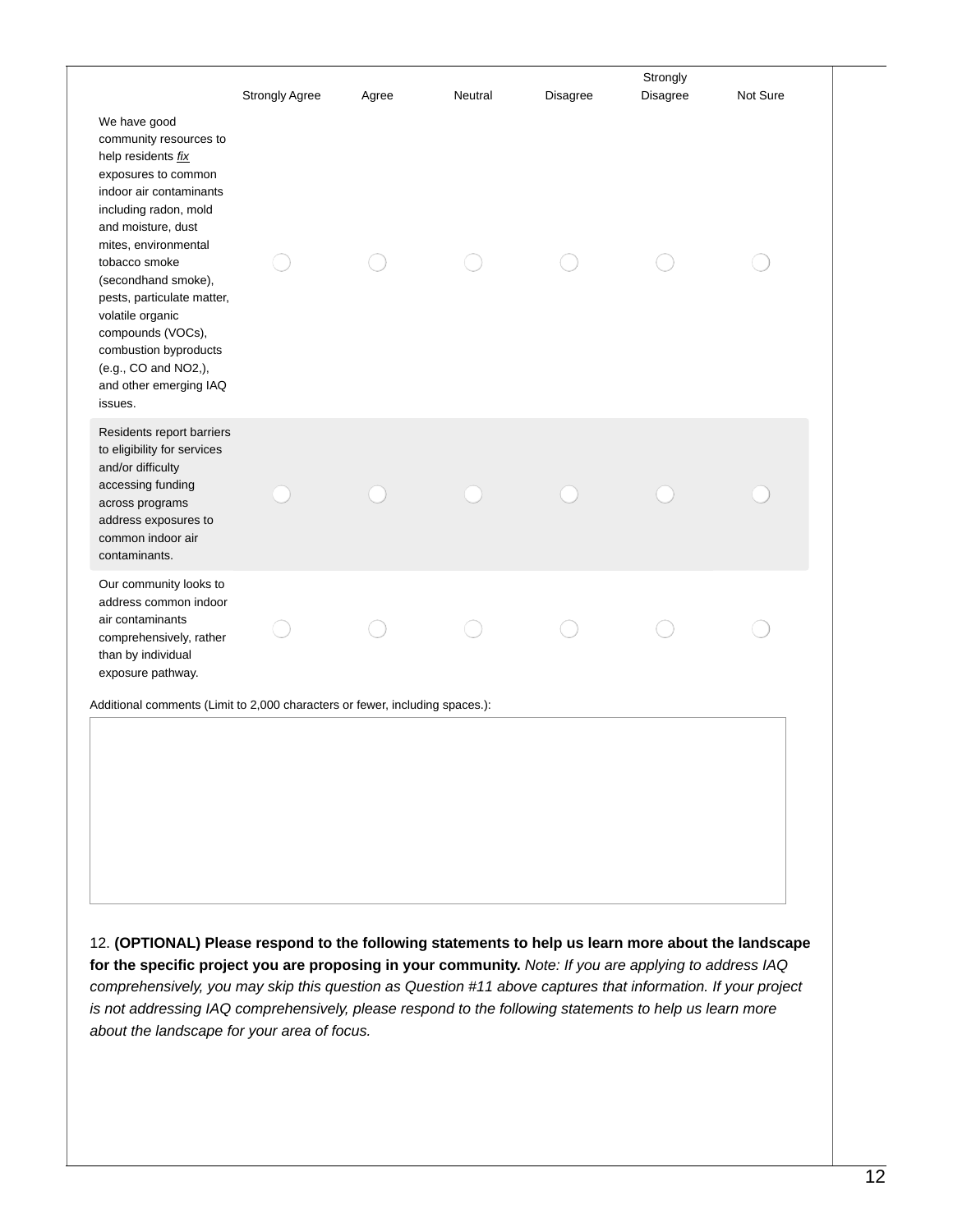| Local decision-makers<br>are knowledgeable<br>about the specific indoor<br>air contaminant(s) this<br>project addresses and                                                                                           | Strongly Agree | Agree | Neutral | Disagree | Strongly<br>Disagree | Not Sure |
|-----------------------------------------------------------------------------------------------------------------------------------------------------------------------------------------------------------------------|----------------|-------|---------|----------|----------------------|----------|
|                                                                                                                                                                                                                       |                |       |         |          |                      |          |
| the related health risks.                                                                                                                                                                                             |                |       |         |          |                      |          |
| The general public is<br>knowledgeable about<br>the specific indoor air<br>contaminant(s) this<br>project addresses and<br>the related health risks.                                                                  |                |       |         |          |                      |          |
| We have established<br>coalitions and<br>partnerships that work<br>on the specific indoor air<br>contaminant(s) this<br>project addresses.                                                                            |                |       |         |          |                      |          |
| Our existing coalitions<br>and partnerships are<br>active and function<br>effectively.                                                                                                                                |                |       |         |          |                      |          |
| We have good<br>community resources to<br>help residents find<br>exposures to the specific<br>indoor air contaminant(s)<br>this project addresses.                                                                    |                |       |         |          |                      |          |
| We have good<br>community resources to<br>help residents fix<br>exposures to the specific<br>indoor air contaminant(s)<br>this project addresses.                                                                     |                |       |         |          |                      |          |
| Residents report barriers<br>to eligibility for services<br>and/or difficulty<br>accessing funding<br>across programs<br>address exposures to<br>the specific indoor air<br>contaminant(s) this<br>project addresses. |                |       |         |          |                      |          |
| Additional comments (Limit to 2,000 characters or fewer, including spaces.):                                                                                                                                          |                |       |         |          |                      |          |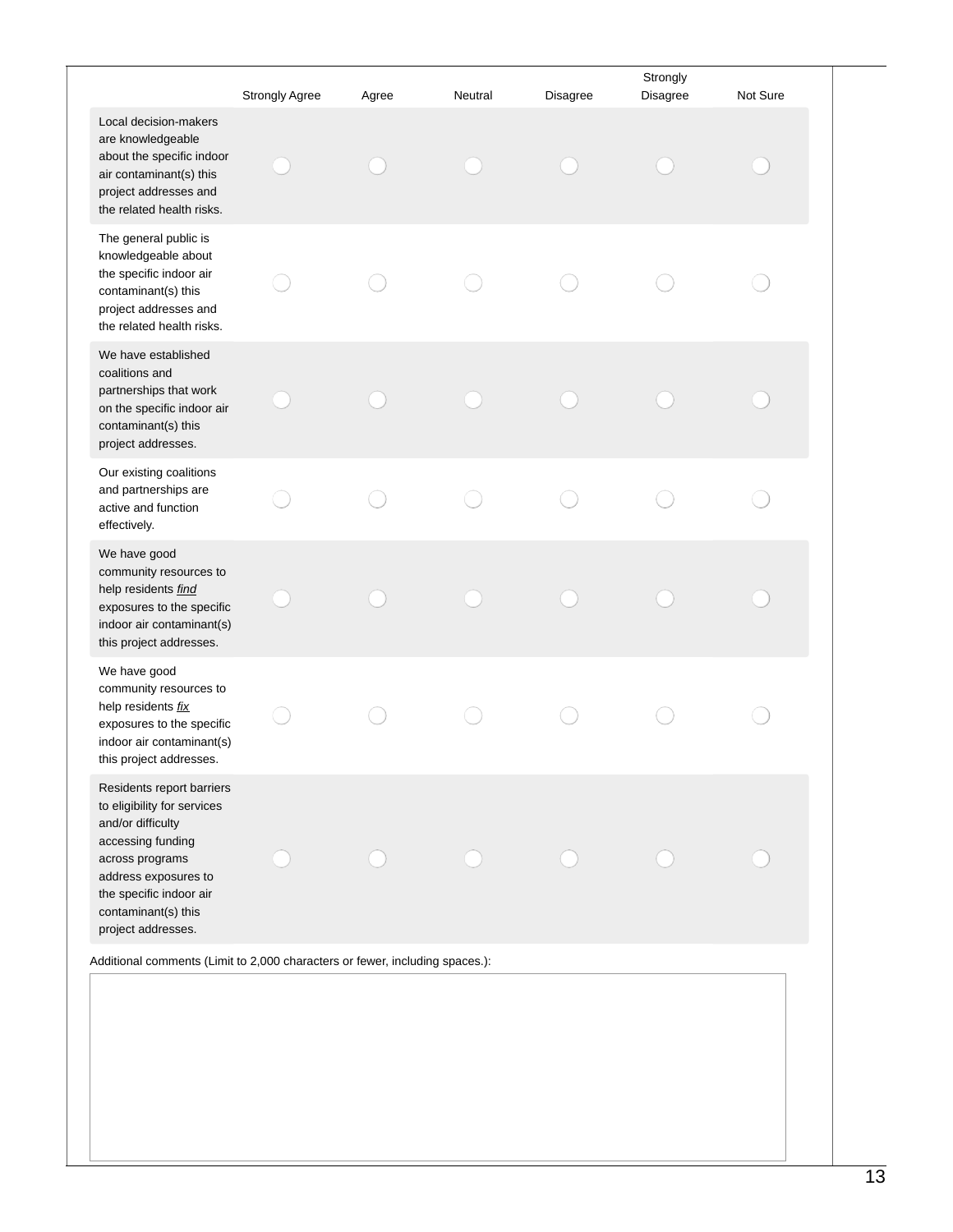\* 13. **Describe what success looks like for you at the end of the 18-month project? What is your specific plan for achieving that goal? How will the technical assistance package advance your progress? (Limit: 3,000 characters or fewer, including spaces):**

\* 14. **Why does your community need this support?** *Please feel free to respond as makes sense for your community. Possible responses could include quantitative data and/or lived experiences to describe the burden of indoor air contaminants in your community, any specific populations that are disproportionately* burdened, the need for services to address and prevent indoor air risks, existing political will to address the problem, how your community will be affected if you do not receive this funding, etc. (Limit: 2,000 characters **or fewer, including spaces).**

\* 15. Describe how your community will work with the TA team. Who will be the main point of contact? *What existing partners will be engaged? What new partnerships will be formed? How will the affected community be included and engaged in the process?* **(Limit: 2,000 characters or fewer, including spaces):**

\* 16. **How does the work proposed in this grant relate to your longer term plans to taking systems**level action to reduce indoor air risks? How might it help you sustain your efforts? (Limit to 2,000 **characters or fewer, including spaces.)**

\* 17. **Previous Experience:** *What work has been done by your agency or organization as a foundation to create policies and systems change that achieve equitable health outcomes for all members of your community?* **(Limit: 2,000 characters or fewer, including spaces)**

\* 18. **Community partnerships and sustainability:** *Is there a strong and effective plan to meaningfully involve multi-sector stakeholders, including community members and community-based organizations, private sector interests, policymakers, and other relevant agencies and groups? Does the applicant explain how this* project is integrated into their longer-term plan? Is it likely that there will be adequate capacity in the *community to sustain this work after the TA period ends (e.g., adequate staff/partner capacity, political will, funding)?* **(Limit: 2,000 characters or fewer, including spaces).**

\* 19. **Equity and Justice:** *Does the proposal attempt to address the root causes of disproportionate burden of disease/health outcomes, or focus on disproportionate exposures to poor indoor air quality as an explicit equity and justice strategy? Is the proposal led by an organization representing affected residents or community members? If not, is the proposal inclusive of impacted communities in decision-making and does it communicate a clear plan of sustained and meaningful collaboration?* **(Limit: 2,000 characters or fewer, including spaces).**